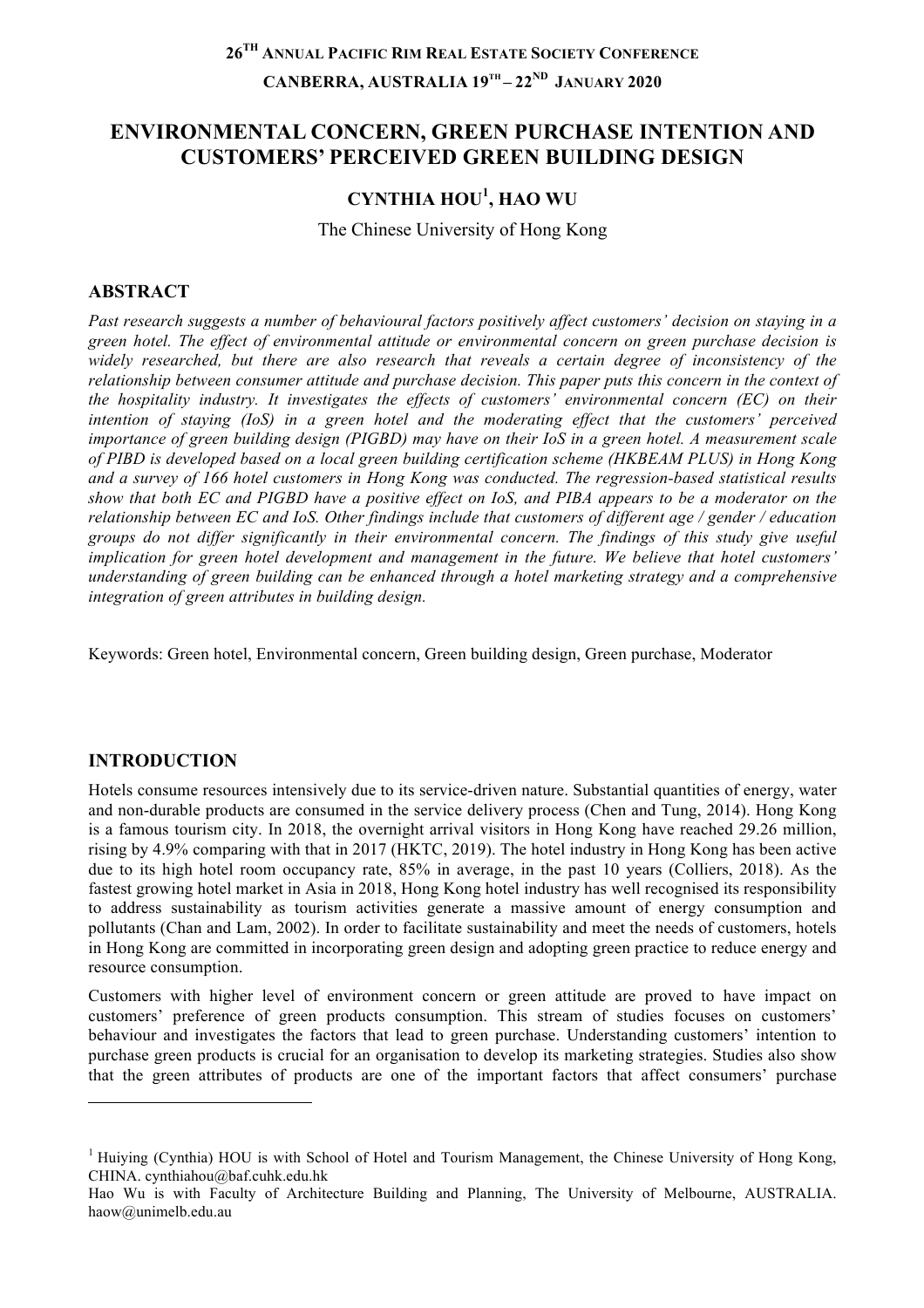intention. This study shed lights on hotel customers' intention of staying (IoS) in a green hotel. A survey is conducted to examine the relationships among customers' environmental concern (EC), perceived importance of green building design (PIBD) and intention of staying in a green hotel. The findings reveal that customers' environmental concern (EC) positively influences on their intention of staying (IoS) in a green hotel and customers' perceived importance of green building design (PIBD) has moderating effect on the relationship between EC and IoS. Other findings include that customers of different age / gender / education groups do not differ significantly in their environmental concern.

### **THEORY AND HYPOTHESIS**

### **Customers' environmental concern and green purchase**

An increasing numbers of individuals are aware of environmental issues and realise that natural resources will be exhausted one day (Han et al., 2011). Environmental concern is regarded to be an indicator that reflects an individual's awareness or attitudes about environmental issues. According to Schwartz's (1977) norm activation theory, environmental concern induces "a sense of responsibility to perform a behaviour, which in turn activates a personal norm or a moral obligation to perform the behavior" (Fujii, 2006). In other words, environmental concern would activate people's norm to behavior pro-environmental behavior or proenvironmental behavior intent. Also, environmental concern is found to relate to one's fundamental beliefs or values (Schultz, 2000; Stern et al., 1995). The attitudes are gradually formed and matured, and become a strong motivator to compel them to commit in environmentally friendly behavior. An individual's concern level regarding environmental issues is proved to be a useful predictor of environmentally conscious behaviour (Kim and Choi, 2005), such as recycling behavior and purchase behavior. Consumers with a stronger concern for the environment are more likely to purchase green products than those who are less concerned about environmental issues.

Green purchase intention is defined as the likelihood that a consumer would buy a particular product due to his or her environmental needs (Chen and Chang, 2012). Suggested by the theory of consumer demand (Lancaster, 1966), consumers make decision about a particular product or service based on the attributes of a product or service as a whole (Millar and Baloglu, 2011). However, other studies suggest that even though individuals understand the seriousness of environmental issues, their environmental attitudes do not necessarily lead to green purchasing). In the hospitality industry, the number of studies regarding consumers' green purchase behavior has increased. Chen and Tung (2014) test a theoretical framework developed based on theory of planned behaviour (TPB). Part of the theoretical model forms an awareness-attitude-behaviour intension relationship, which means consumers' environmental concern exert a positive influence on their attitude towards green hotels and in turn influences their intention to visit green hotels.

In this study, we hypothesise that hotel customers of different age, gender and with different education background differ in their environmental concern (H1 – H3). Also, hotel customers' environmental concern positively affects their intension of staying in green hotels (H4).

- *H1: Customers of different age differ in environmental concern*
- *H2: Customers of different gender differ in environmental concern*
- *H3: Customers with different education background differ in environmental concern*
- *H4: Customers' environmental concern positively affects their intention to stay in green hotels*

### **Perceived importance of building design and Intention of staying in a green hotel**

According to the Green Hotels Association (2012), green hotels can be defined as pro-environmental lodging properties which implement different green practices such as saving water and energy, reducing the solid waste, and recycling and reusing the durable service items (e.g., bins, towels, etc.) to protect the earth we live in (Chen, 2014). Green building design contributes significantly in hotels' green practice. A building feature or device with green attributes helps to reduce energy consumption, water wastage and avoid pollutant release into air, water or soil. According to Young et al., (2010), a product's green attributes is one of the major motives that influence customers' green purchase behavior. Gleim et al., (2013) indicates that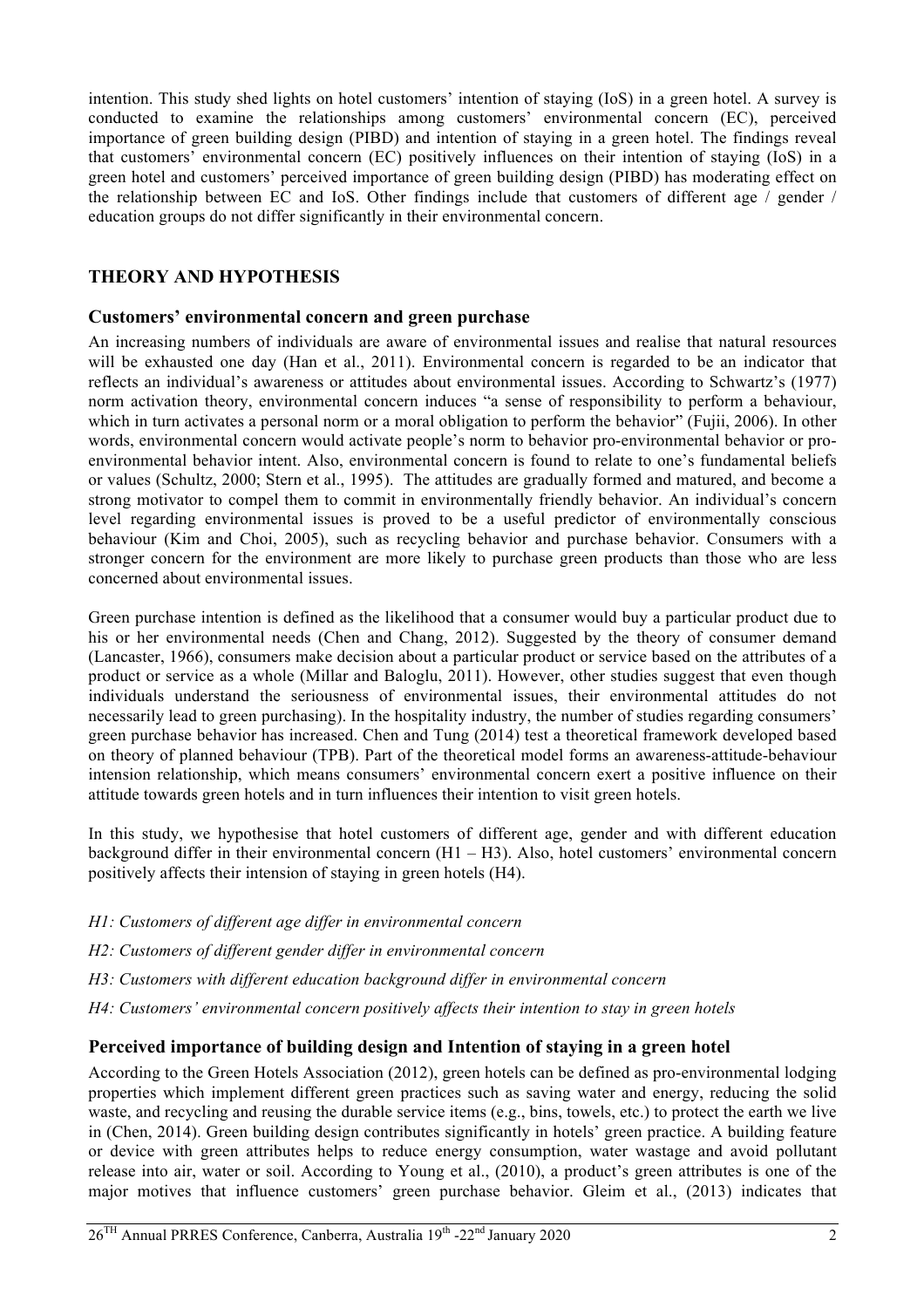customers' perception of poor product is an important barrier that affecting their green purchase decisions. Products with favourable functions and ethical attributes and high quality have positive influences on customers' purchasing behavior (Joshi and Rahman, 2015). In this study, customers' perceived importance of green attributes of building is considered to be a factor that affect their intention to stay in a green hotel.

*H5: The perceived importance of green building design (PIGBD) positively affects intention of staying in green hotels*

### **The moderating role of PIGBD**

In the marketing discipline, many studies indicate that there is significant relationship between environment concern or green attitude and green purchase intention while some studies suggest otherwise conclusion. The inconsistency between attitude and purchase intension towards green products or services has triggered further studies. A number of factors are identified to have moderating effects on the attitude-intension inconsistency of green purchase behavior, including price, social influence, availability of the product, etc.

Since previous studies have proved the association between EC and IoS, steps are taken to encourage customers to commit to green purchase. However, studies that focus on customers' consumption patterns also suggest that knowledge of the product also affect consumers' green purchase behaviour (Joshi and Rahman, 2015). Also, situation factors would undermine customers' responsible purchasing and lessen the influence of a positive environment attitude (Joshi and Rahman, 2015). Forkink (2010) and Luchs et al., (2010) suggest that consumers express their environmental concern according to the characteristics of products, such as the accuracy of green product claims, information provided on the products and its benefits to customers. In this study, we suggest that perceived importance of green attributes

of building on a certain extent reflect a customers' knowledge of green building. With a high level of environmental concern, a customer is assumed to pay more attention to

of products. Thus, a customer's perceived importance of green attributes would affect the relationship between environmental concern and intention to stay in a green hotel. In this study, we hypothesise that if a customer regards green building attributes to be more important, the relationship between environmental concern and intention to stay in a green hotel is stronger.

*H6: Perceived importance of green building design (PIGBD) moderates the direct effects of customers' environmental on intention of staying (IoS) in green hotels* 



Figure 1. Proposed moderation model

# **METHODOLOGY**

#### **Design of the questionnaire**

The questionnaire contains three parts. Part 1 includes questions to collect participants' demographic information. Table 1 lists the demographic information of the respondents. Part 2 includes 8 statements, each describe peoples' opinions towards environment. They were asked to rate their level of agreement based on a 7-point Likert scale  $(1 =$  strongly agree;  $7 =$  strongly disagree). We adopt Chen and Tung  $(2014)$ 's measurement instrument on environmental concern. The eight questions are used to measure individual's environmental concern level.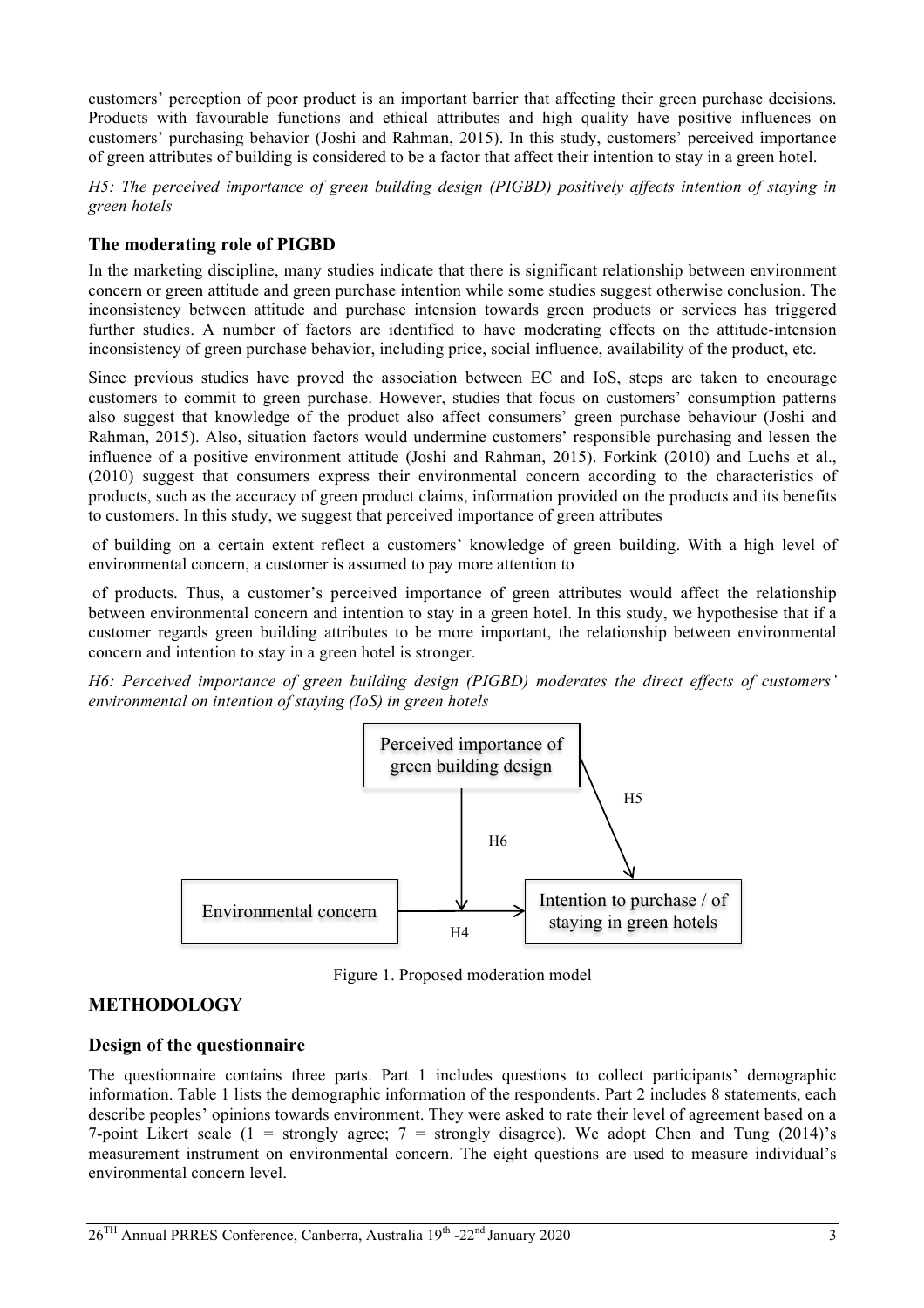Part 3 includes 10 statements describing the green attributes of a building and respondents were asked to rate their perceived importance regarding each green building attribute. In the 7-point Likert scale, 1 refers to extremely important while 7 refers to extremely unimportant. In this study, 15 original statements were designed based on HKBEAM PLUS. After a pilot study conducted among 10 hotel guests, 5 statements were removed from the questionnaire as they found it difficult to understand the specific green building designed cannot decide their importance.

BEAM PLUS is a green building rating system developed by the Hong Kong Green Building Council (HKGBC). We developed the statements based on the core design principles of green building defined by BEAM PLUS green building rating systems. They are *site aspects (SA), water use (WU), material aspects (MA), energy use (EU), indoor environment quality (IEQ) and innovations and additions (IA)*. As hotel customers are more familiar with the environment in the hotel room as they spend most of their time staying in hotel rooms. The selected green building attributes mainly describe the green building design that can be identified in the hotel room environment. Except IA, 7 green building attributes are designed under the rest of the 5 core design principles, shown as follows:

- Building design to maximize passive solar energy (SA)
- Rainwater / air-conditioning system water collection and grey water reuse (WU)
- Using water-saving plumbing fixtures (WU)
- Alternative renewable energy power sources, such as solar power or wind power (EU)
- Adopting energy-efficient lighting and appliances (EU)
- Efficient layout design to maximize space utilisation (EU)
- Using non-toxic materials (MA)
- Using environment friendly product (MA)
- Use of recycled building material (MA)
- Ventilation systems designed for efficient heating and cooling (IEO)

The last question was designed to ask the respondents' intention of staying in a green hotel. Table 2 illustrates the 19 statements used in the questionnaire.

| Variable                                                             | Items              | <b>Statements</b>                                              |  |  |  |
|----------------------------------------------------------------------|--------------------|----------------------------------------------------------------|--|--|--|
| Environmental                                                        | EC1                | I am extremely worried about the state of the world's          |  |  |  |
| concern                                                              | EC <sub>2</sub>    | Mankind is severely abusing the environment                    |  |  |  |
|                                                                      | EC <sub>3</sub>    | When humans interfere with nature it often produces            |  |  |  |
|                                                                      | EC4                | The balance of nature is very delicate and easily upset        |  |  |  |
|                                                                      | EC <sub>5</sub>    | Humans must live in harmony with nature in order to survive    |  |  |  |
|                                                                      | EC <sub>6</sub>    | I think environmental problems are very important              |  |  |  |
|                                                                      | EC7                | I think environmental problems cannot be ignored               |  |  |  |
|                                                                      | EC <sub>8</sub>    | I think we should care about environmental problems            |  |  |  |
| Perceived<br>$\sigma$ f<br>importance<br>building<br>green<br>design | PIGBD1             | Ventilation systems designed for efficient heating and cooling |  |  |  |
|                                                                      | PIGBD <sub>2</sub> | Adopting energy-efficient lighting and appliances              |  |  |  |
|                                                                      | PIGBD <sub>3</sub> | Using water-saving plumbing fixtures                           |  |  |  |
|                                                                      | PIGBD <sub>4</sub> | Alternative renewable energy power sources such as solar       |  |  |  |
|                                                                      | PIGBD 5            | Building design to maximize passive solar energy               |  |  |  |
|                                                                      | PIGBD 6            | Using environment friendly product                             |  |  |  |
|                                                                      | PIGBD 7            | Using non-toxic materials                                      |  |  |  |

Table 1 Questionnaire instruments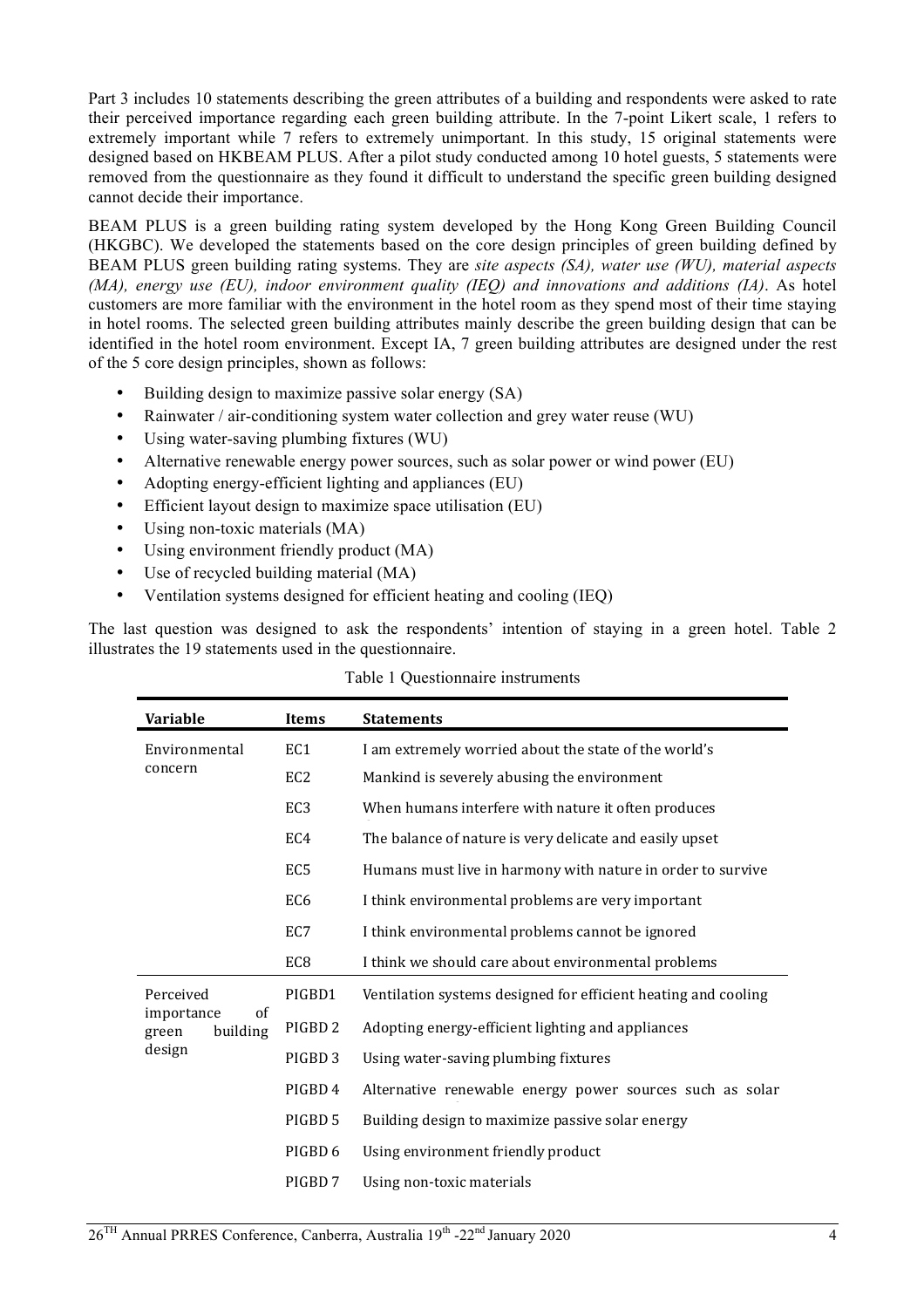|           | PIGBD 8 | Efficient layout design to maximize space utilisation                |
|-----------|---------|----------------------------------------------------------------------|
|           | PIGBD 9 | Use of recycled building material                                    |
|           |         | PIGBD10 Rainwater / air-conditioning water collection and grey water |
| Intention | of IoS  | I am willing to stay at a green hotel when travelling / purchase a   |
| staying   |         | hotel room in a green hotel                                          |

#### **Sampling procedure and data collection**

The study was conducted in Hong Kong from December 2017 to April 2018. A survey was conducted and the questionnaire was distributed at 11 famous tourism spots in Hong Kong. The survey administers were trained to deliver a questionnaire-based interview with the tourists. The tourists were approached on a random basis and they were firstly asked whether they had experience of living in hotels in Hong Kong before they started to complete the questionnaire. After the respondents accepted the interview request, the survey administers provided a background introduction of the study to them. 180 questionnaires were collected and 166 of them are proved to be valid.

#### **Data analysis**

Analyses of variance (ANOVAs) were performed to test hypotheses 1, 2 and 3 to investigate the significance level of difference among groups of interviewees with different gender, age, and education background. A simple slope analysis in PROCESS (Hayes, 2017) is conducted to investigate the interaction between EC and IoS.

#### **RESULT**

Among the 161 questionnaires, 49.7% of the respondents were males. The majority of the respondents (50.3%) were from the age group 18-24 and 25-34. Most of the respondents' education is above undergraduate level (74.6%) and 60% of them have a full time job. Table 2 shows the demographic profile of the respondents.

| Variable         |               | Frequency    | Percentage |  |
|------------------|---------------|--------------|------------|--|
| Gender           | Male          | 80           | 49.7%      |  |
|                  | Female        | 81           | 50.3%      |  |
| Age              | 18-24         | 31           | 19.3%      |  |
|                  | 25-34         | 55           | 34.2%      |  |
|                  | 35-44         | 26           | 16.1%      |  |
|                  | 45-54         | 29           | 18.0%      |  |
|                  | 55-64         | 16           | 9.9%       |  |
|                  | 65 and above  | 2            | 2.5%       |  |
| <b>Education</b> | Postgraduate  | 22           | 13.7%      |  |
|                  | Graduate      | 42           | 26.1%      |  |
|                  | Undergraduate | 56           | 34.8%      |  |
|                  | Diploma       | 23           | 14.3%      |  |
|                  | High school   | 17           | 10.6%      |  |
|                  | Others        | $\mathbf{1}$ | 0.6%       |  |
|                  |               |              |            |  |

| Table 2 Frequency distribution for respondents' demographics (n=161) |  |  |
|----------------------------------------------------------------------|--|--|
|                                                                      |  |  |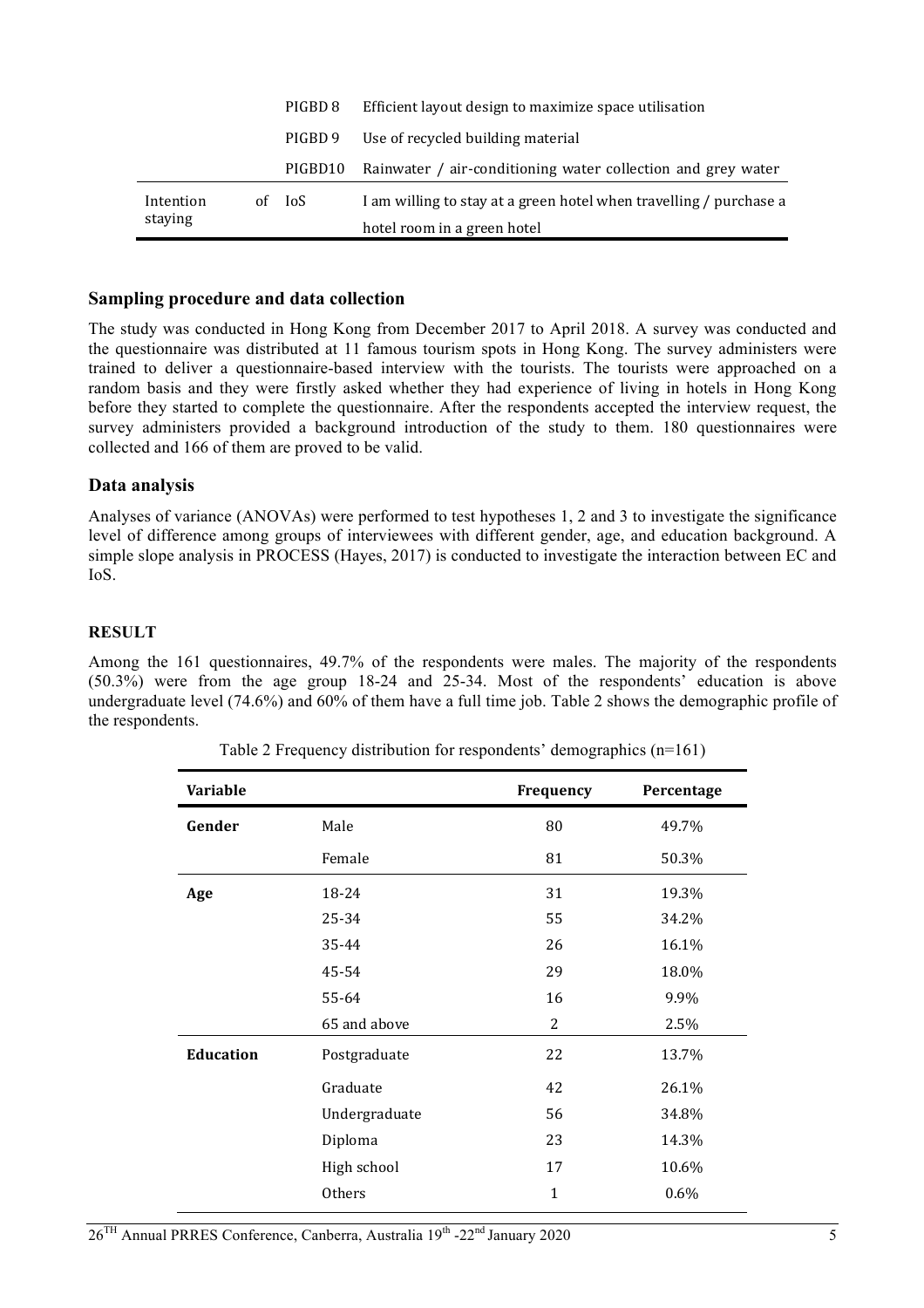### **Environmental concern as a significant between-group factor**

One-way ANOVA tests were performed to test whether there is significant difference between groups (gender, age, education). Revealed in table 3, the results of all ANOVA tests show that the p-values are greater than 0.05. Thus, hypotheses  $1 - 3$  are rejected. The findings reflect that (1) male and female respondents do not significantly differ in environmental concern; (2) respondents of different age groups do not significantly differ in environmental concern and (3) respondents of different education background do not significantly differ in environmental concern.

|                          |                  |               | ${\bf N}$    | Mean  | SE   | p-value |
|--------------------------|------------------|---------------|--------------|-------|------|---------|
| Environmental<br>Concern | Gender           | Male          | 80           | 2.078 | .152 | .455    |
|                          |                  | Female        | 81           | 1.911 | .158 |         |
|                          |                  | 18-24         | 31           | 1.957 | .188 |         |
|                          |                  | 25-34         | 55           | 1.946 | .166 |         |
|                          | Age              | 35-44         | 26           | 2.111 | .191 | .822    |
|                          |                  | 45-54         | 29           | 2.006 | .170 |         |
|                          |                  | 55-64         | 16           | 1.870 | .224 |         |
|                          |                  | >65           | 2            | 2.317 | .391 |         |
|                          |                  | Postgraduate  | 22           | 2.198 | .161 |         |
|                          |                  | Graduate      | 42           | 2.226 | .134 |         |
|                          |                  | Undergraduate | 56           | 2.111 | .127 |         |
|                          | <b>Education</b> | Diploma       | 23           | 2.262 | .177 | .754    |
|                          |                  | High school   | 17           | 2.176 | .178 |         |
|                          |                  | Others        | $\mathbf{1}$ | 1.235 | .736 |         |

Table 3. Between- group difference in environmental concern

#### **Factor reliability of environmental concern (EC) and perceived importance of green building design (PIGBD)**

The Cronbach's alpha values of environmental concern (EC: 8 items) and perceived importance of green building design (PIGBD: 10 items) were 0.889 and 0.919 respectively. All Cronbach's alpha values were higher than the threshold level of 0.7 (Hair et al., 2006), suggesting the items have good reliability and can be averaged into a single item respectively. Table 4 presents the mean and standard deviation of the three variables.

|                                                          | Mean   | SD     |
|----------------------------------------------------------|--------|--------|
| Environmental concern (EC)                               | 2.1281 | .70641 |
| Perceived importance of green<br>building design (PIGBD) | 2.3677 | .83663 |
| Intention of staying (IoS)                               | 2.360  | .9052  |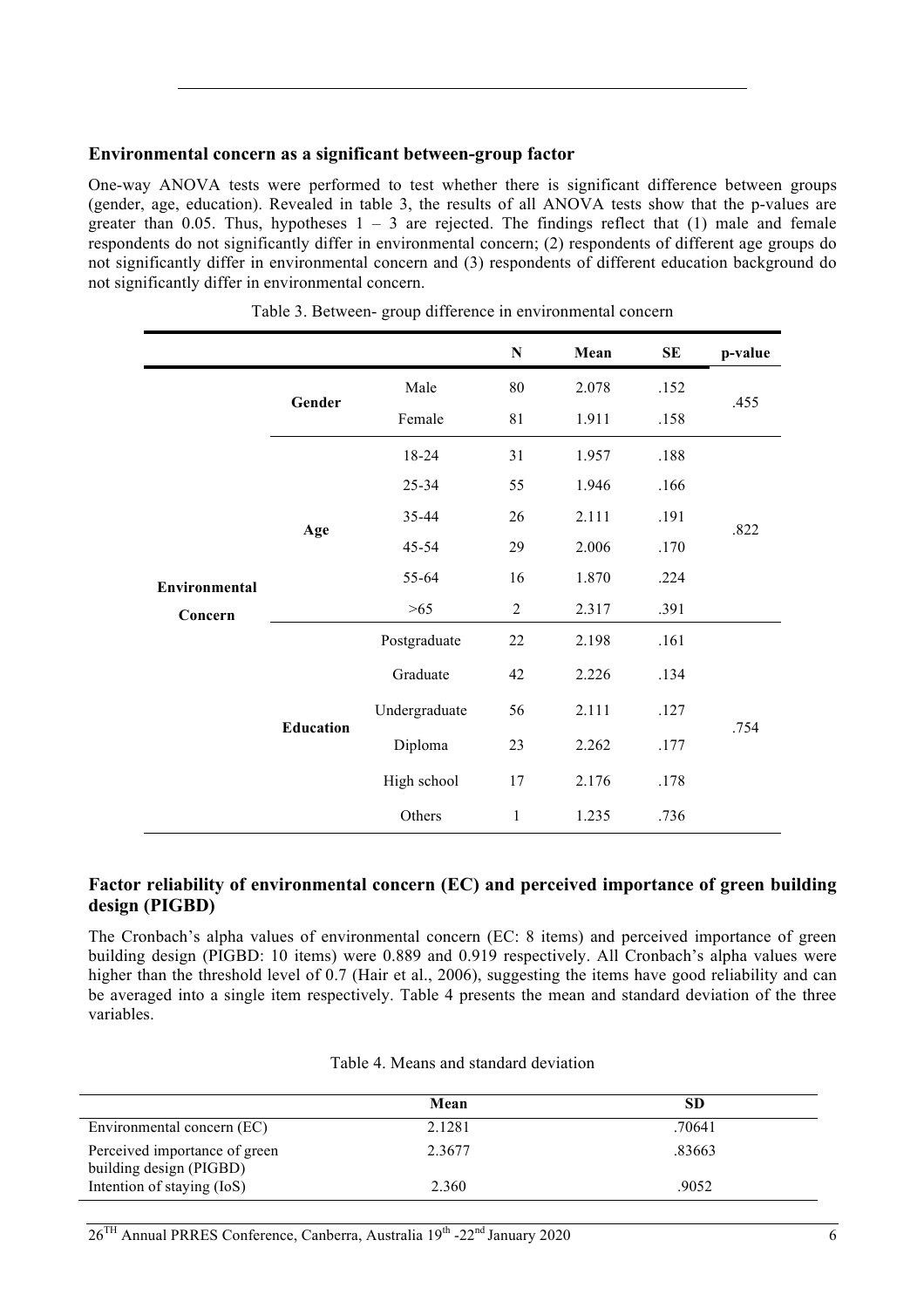#### **Moderation analysis**

We hypothesized that both EC and PIGBD have a positive effect on IoS. Additionally, PIGBD moderates the association between EC and IoS. A hierarchical multiple regression was conducted, and to avoid multicollinearity, the data has been standardized. Results show that the EC and PIGBD together accounted for 24.6% of variation in IoS (F  $(2, 158) = 25.74$ , p = .000), and the introduction of the interaction term explained a significant increase of the variation of IoS (F (1, 157) = 19.11, p = .000; R<sup>2</sup> change = .02, p < .05). Results implied that both the PIGBD and the interaction term have a significant effect on IoS (b PIGBD = .32,  $t = 3.32$ ,  $p < .01$ ; b interaction = .13,  $t = 2.16$ ,  $p < .05$ ), while the effect of EC on IoS does not (b EC = .14, t = 1.40, p > .1). Therefore, H5 and H6 were supported, whereas H4 was not.

A moderation test was conducted via PROCESS 3.3 (Hayes, 2017) to examine the details of this effect. Results indicate that although the effect of EC on IoS was generally not significant, it was when PIGBD is high (b 1SD above = 1.13,  $t = 2.81$ ,  $p < .01$ ). Put differently, there is a boundary condition for the effect of EC on IoS, that is, only when consumers perceive the green building design highly important, their environmental concern would increase the intention of staying in green hotel.



Figure 2. Simple slopes for the effect of EC on IoS by PIGBD

#### **DISCUSSION**

The study provides statistical evidence that male and female do not differ in environmental concern, customer from different age group and of different education background do not differ in environmental concern. Previous studies showed that male and female differ in their green attitude and customers with higher education tend to have a higher level of environmental concern. This study provides otherwise conclusion. It has implied that environmental concern can be nurtured through day-to-day life and not limited to classroom teaching. As social media has advanced in the recent years, it is possible that customers' environmental concern is influenced by information obtained through social media. Currently, customers are exposed to a considerable amount of information of environmental concern and thus their environmental concern is enhanced.

We explored environmental concern towards intention of staying in a green hotel and applied a moderation model to examine the moderation effect of perceived importance of green building design on the interaction between environmental concern and intention of staying in a green hotel. The findings suggest that hotel customers' level of environmental concern is positively associated with their intention of staying in a green hotel. This is consistent with the theoretical proposition that environmental concern or green attitude has positive impact on the green purchase intention. Further, the proved moderation effect of perceived importance of green building design implies that the environmental concern's impact on intention of staying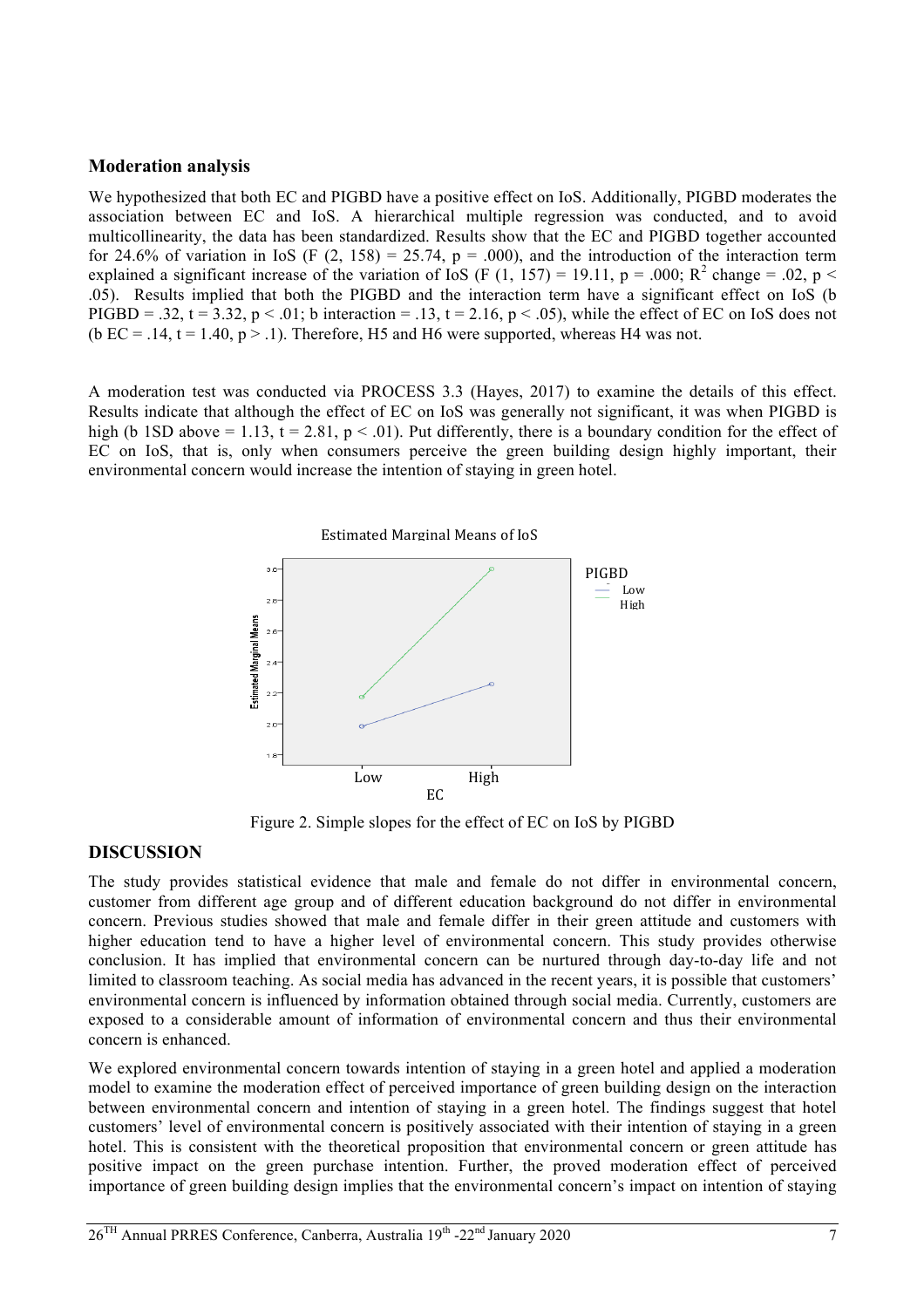in a green hotel is moderated by customers' perceived importance of green building design. When they present a higher level of perceived importance of green building design, their environmental concern also has a higher level of positive impact on the intention of staying in a green hotel. This has never been studied before and it is regarded to be the contributions of this study.

## **CONCLUSION**

The contribution of this study lies in that it has brought in a new factor in the customers' attitude-behaviour relationship in green hotel purchase behavior: perceived importance of green building design (PIGBD). The result show that PIGBD has moderating effect on the interaction of environmental concern and intention of staying in a green hotel. This implies that knowledge regarding green building attributes shall be promoted in order to strengthen some customers' (especially those with certain level of environmental concern) willingness or intent to stay in a green hotel.

This study made an attempt to understand hotel customers' perceived importance of green building design. Hotel customers may be more familiar with the green attributes of hotel operation while they may not have knowledge foundation to understand green building design. The response to the perceived importance of green building design may be bias when they do not fully comprehend the meaning of green building attributes. Also, the sample size is relatively small in this study. In the future study, a larger sample size will be considered to collect better quality of data.

## **REFERENCE**

Chan, W.W. and Lam, J.C., (2002). "Prediction of pollutant emission through electricity consumption by the hotel industry in Hong Kong". *International Journal of Hospitality Management*, 21(4), pp.381-391.

Chen, Y.S. and C.H. Chang, (2012). "Enhance green purchase intentions – the roles of green perceived value, green perceived risks, and green trust". *Management Decision*, 50(3): 502-520

Chen, M.F. and Tung, P.J., (2014). "Developing an extended theory of planned behavior model to predict consumers' intention to visit green hotels". *International journal of hospitality management*, *36*, pp.221-230.

Colliers, (2018). "Colliers Radar Report", Available at: < https://www.colliers.com/- /media/files/marketresearch/apac/hongkong/hkresearch/colliers%20radar\_hong%20kong%20hotel%20investment\_050918.pdf?la=en-gb>

Forkink, A. (2010). "Perception, Awareness, and Acceptance of Green Kitchen Cleaners: Go Green Market Research". Online report. Retrieved 24 June 2012, http://www.greenbook.org/Content/GoGreen/Green\_Cleaners\_report.pdf.

Fujii, S., (2006). "Environmental concern, attitude toward frugality, and ease of behavior as determinants of pro-environmental behavior intentions". *Journal of environmental psychology*, *26*(4), pp.262-268.

Gleim, M. R., Smith, J. S., Andrews, D., & Cronin Jr, J. J. (2013). "Against the green: A multi-method examination of the barriers to green consumption". *Journal of Retailing*, 89(1), 44-61.

Hair, J.F., Jr.; Aderson, R.E.; Tatham, R.E.; Black, W.C. (2006). *Multivariate Data Analysis*, 6<sup>th</sup> ed.; Prentice Hall; Englewood Cliffs, NJ, USA.

Han, H., Hsu, L. J., Lee, J. and Sheu, C. (2011). "Are lodging customers ready to go green? An examination of attitudes, demographics, and eco-friendly intentions". *International Journal of Hospitality Management*, 30, pp. 345-355

Hayes, A. F. (2017). *Introduction to Mediation, Moderation, and Conditional Process Analysis: A Regression-based Approach*. Guilford Publications, New York, NY.

HKTC, (2019). Tourism Performance in 2018, Available at: < https://www.tourism.gov.hk/english/statistics/statistics\_perform.html>

 $26<sup>TH</sup>$  Annual PRRES Conference, Canberra, Australia  $19<sup>th</sup>$  -22<sup>nd</sup> January 2020 8